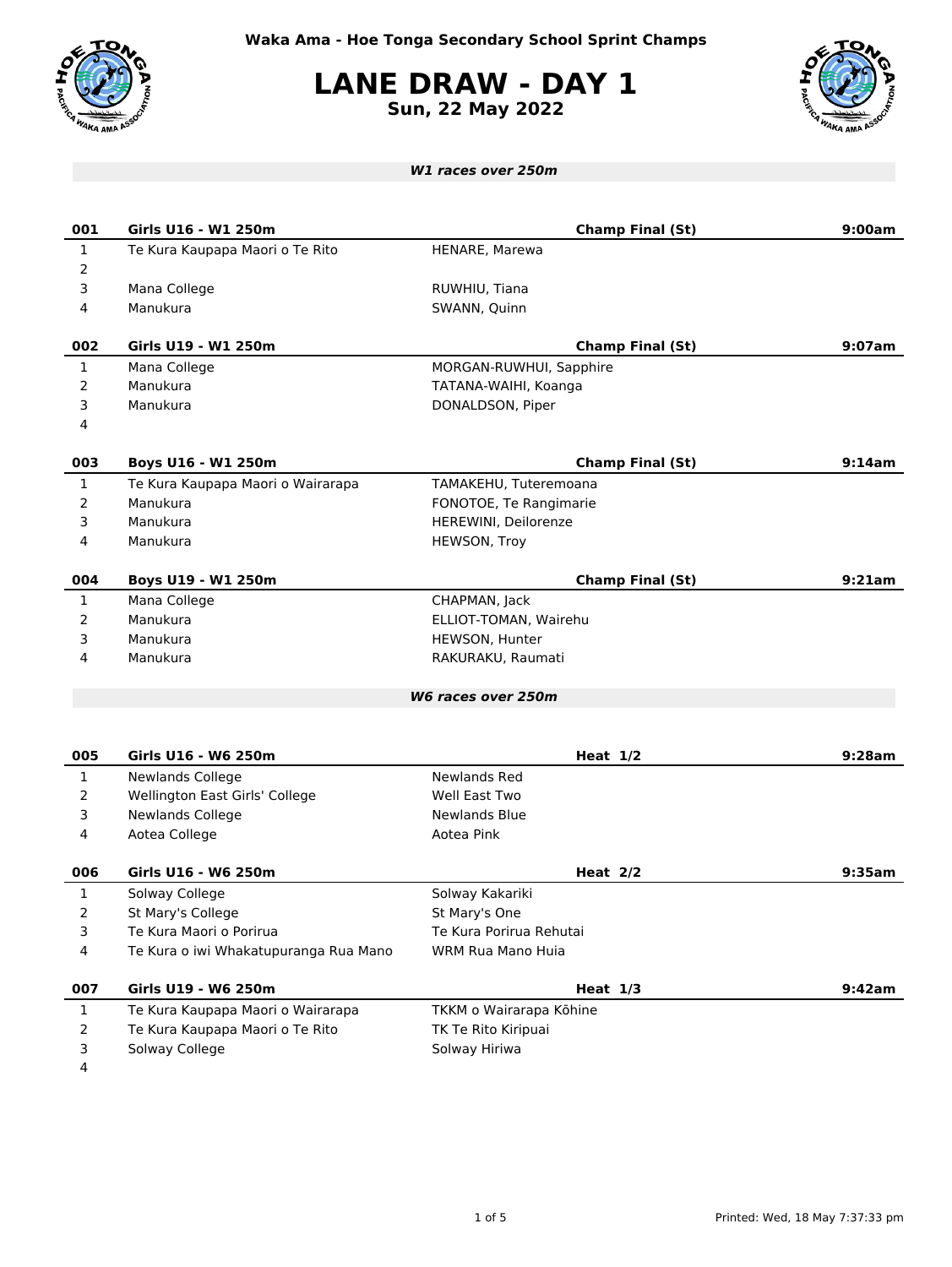

## **LANE DRAW - DAY 1**

**Sun, 22 May 2022**



| 008                     | Girls U19 - W6 250m                   | Heat $2/3$                     | 9:49am  |
|-------------------------|---------------------------------------|--------------------------------|---------|
| $\mathbf{1}$            | Te Kura Maori o Porirua               | Te Kura Porirua Raukawakawa    |         |
| $\overline{2}$          | Te Kura o Kokohuia                    | Te Kura A Iwi O Kokohuia       |         |
| 3                       | Mana College                          | Mana                           |         |
| 4                       |                                       |                                |         |
| 009                     | Girls U19 - W6 250m                   | Heat $3/3$                     | 9:56am  |
| $\mathbf{1}$            | Manukura                              | Manukura MANUKURA              |         |
| $\overline{2}$          | Wellington Girls' College             | Well Girls' WGC One            |         |
| 3                       | Wellington East Girls' College        | Well East One                  |         |
| 4                       |                                       |                                |         |
| 010                     | Y7/8 - W6 250m                        | Heat $1/1$                     | 10:03am |
| $\mathbf{1}$            | Te Kura Maori o Porirua               | Hukatai (Girls)                |         |
| 2                       | Te Kura o Kokohuia                    | Kokohuia teina (Boys)          |         |
| 3                       | Te Kura Maori o Porirua               | Kapiti (Boys)                  |         |
| 4                       | Te Kura Kaupapa Maori o Wairarapa     | TKKM o Wairarapa whakaranu     |         |
| 011                     | Boys U16 - W6 250m                    | Heat $1/1$                     | 10:10am |
| $\mathbf{1}$            | Te Kura Maori o Porirua               | Te Kura Porirua Whitireia      |         |
| 2                       | <b>Newlands College</b>               | <b>Newlands Boys</b>           |         |
| 3                       | Aotea College                         | Aotea Blue                     |         |
| 4                       |                                       |                                |         |
| 012                     | Boys U19 - W6 250m                    | Heat $1/3$                     | 10:17am |
| $\mathbf{1}$            | Manukura                              | Manukura AORANGI               |         |
| $\overline{2}$          | Te Kura o Kokohuia                    | Te Kura A Iwi O Kokohuia       |         |
| 3                       | Te Kura o iwi Whakatupuranga Rua Mano | WRM Rua Mano Kapumanawawhiti   |         |
| 4                       |                                       |                                |         |
| 013                     | Boys U19 - W6 250m                    | Heat $2/3$                     | 10:24am |
| $\mathbf{1}$            | Te Kura Kaupapa Maori o Wairarapa     | TKKM o Wairarapa Tāne          |         |
| $\overline{2}$          | Te Kura Kaupapa Maori o Te Rito       | TK Te Rito Te Whakahawea       |         |
| 3                       | Te Kura Maori o Porirua               | Te Kura Porirua Te Mana o Kupe |         |
| 4                       |                                       |                                |         |
| 014                     | Boys U19 - W6 250m                    | Heat $3/3$                     | 10:31am |
| $\,1$                   |                                       |                                |         |
| $\overline{2}$          | Mana College                          | Mana                           |         |
| 3                       |                                       | NZ J19 Black Broncos           |         |
| $\overline{\mathbf{4}}$ |                                       | NZ J19 World Sprints           |         |
| 015                     | Girls U16 - W6 250m                   | <b>Plate Final</b>             | 10:38am |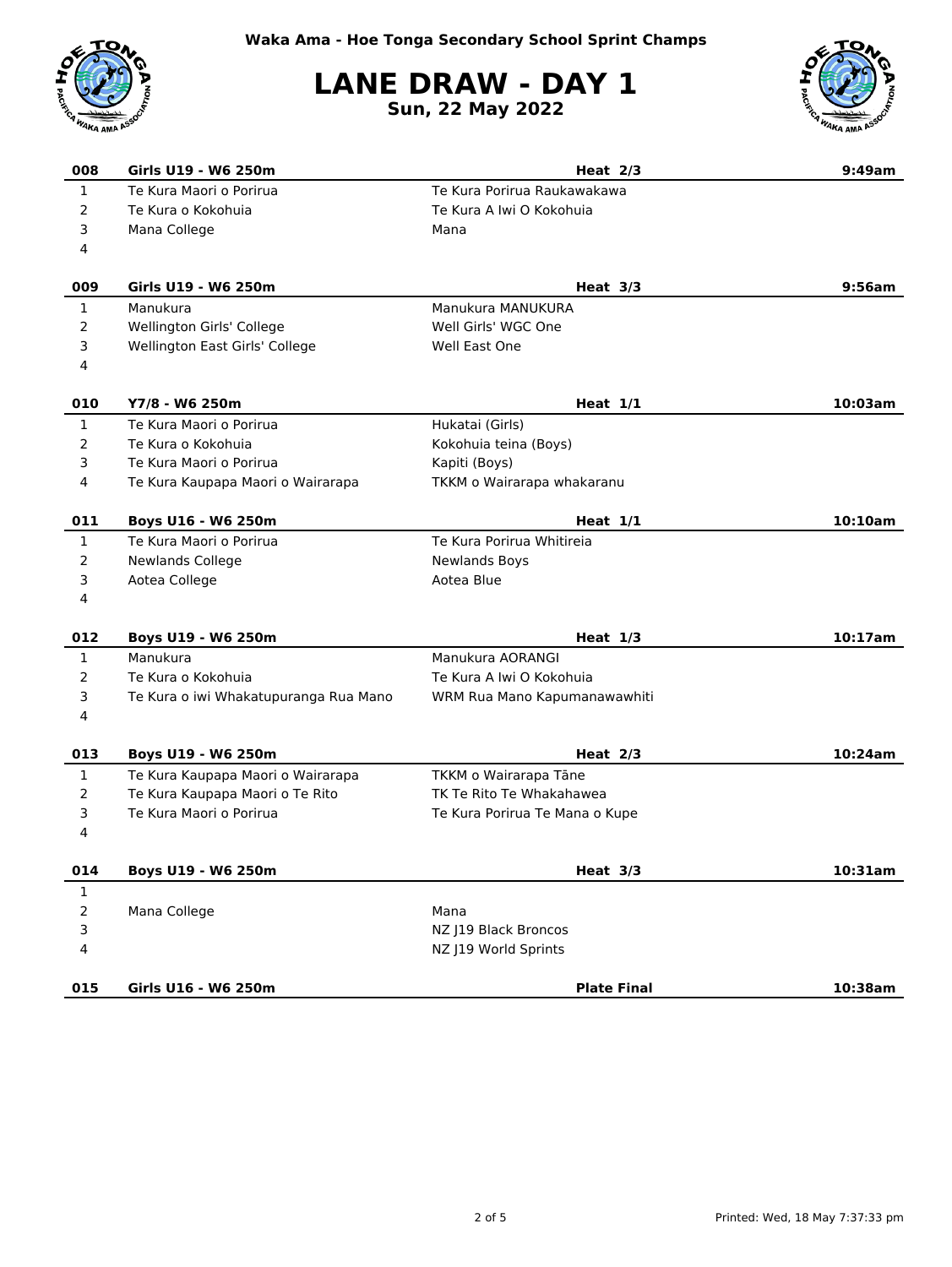

**LANE DRAW - DAY 1**

**Sun, 22 May 2022**



| 016                        | Girls U16 - W6 250m               |                            | <b>Champ Final</b>      | 10:45am |
|----------------------------|-----------------------------------|----------------------------|-------------------------|---------|
|                            |                                   |                            |                         |         |
|                            |                                   |                            |                         |         |
| 017                        | Girls U19 - W6 250m               |                            | <b>Bowl Final</b>       | 10:52am |
|                            |                                   |                            |                         |         |
| 018                        | Girls U19 - W6 250m               |                            | <b>Plate Final</b>      | 10:59am |
|                            |                                   |                            |                         |         |
|                            |                                   |                            |                         |         |
| 019                        | Girls U19 - W6 250m               |                            | <b>Champ Final</b>      | 11:06am |
|                            |                                   |                            |                         |         |
| 020                        | Y7/8 - W6 250m                    |                            | <b>Champ Final (St)</b> | 11:13am |
| $\mathbf{1}$               | Te Kura o Kokohuia                | Kokohuia teina (Boys)      |                         |         |
| $\overline{2}$             | Te Kura Maori o Porirua           | Kapiti (Boys)              |                         |         |
| 3                          | Te Kura Maori o Porirua           | Hukatai (Girls)            |                         |         |
| 4                          | Te Kura Kaupapa Maori o Wairarapa | TKKM o Wairarapa whakaranu |                         |         |
| 021                        | Boys U16 - W6 250m                |                            | <b>Champ Final (St)</b> | 11:20am |
| $\mathbf{1}$               | Aotea College                     | Aotea Blue                 |                         |         |
| $\overline{2}$             | Newlands College                  | <b>Newlands Boys</b>       |                         |         |
| 3                          | Te Kura Maori o Porirua           | Te Kura Porirua Whitireia  |                         |         |
| 4                          |                                   |                            |                         |         |
|                            |                                   |                            |                         |         |
| 022                        | Boys U19 - W6 250m                |                            | <b>Bowl Final</b>       | 11:27am |
|                            |                                   |                            |                         |         |
| 023                        | <b>Boys U19 - W6 250m</b>         |                            | <b>Plate Final</b>      | 11:34am |
|                            |                                   |                            |                         |         |
|                            |                                   |                            |                         |         |
| 024                        | Boys U19 - W6 250m                |                            | <b>Champ Final</b>      | 11:41am |
|                            |                                   |                            |                         |         |
| W6 races (turns) over 500m |                                   |                            |                         |         |
|                            |                                   |                            |                         |         |
| 025                        | Girls U16 - W6 500m               |                            | Heat $1/2$              | 12:18pm |
| $\mathbf{1}$               | Solway College                    | Solway Kakariki            |                         |         |
| $\overline{2}$             | Newlands College                  | Newlands Blue              |                         |         |
| 3                          | Wellington East Girls' College    | Well East Two              |                         |         |
| 4                          | Aotea College                     | Aotea Pink                 |                         |         |
|                            |                                   |                            |                         |         |

| 026 | Girls U16 - W6 500m                   | Heat $2/2$              | 12:26pm |
|-----|---------------------------------------|-------------------------|---------|
|     | Te Kura o iwi Whakatupuranga Rua Mano | WRM Rua Mano Huja       |         |
|     | St Mary's College                     | St Mary's Two           |         |
|     | Newlands College                      | Newlands Red            |         |
|     | Te Kura Maori o Porirua               | Te Kura Porirua Rehutai |         |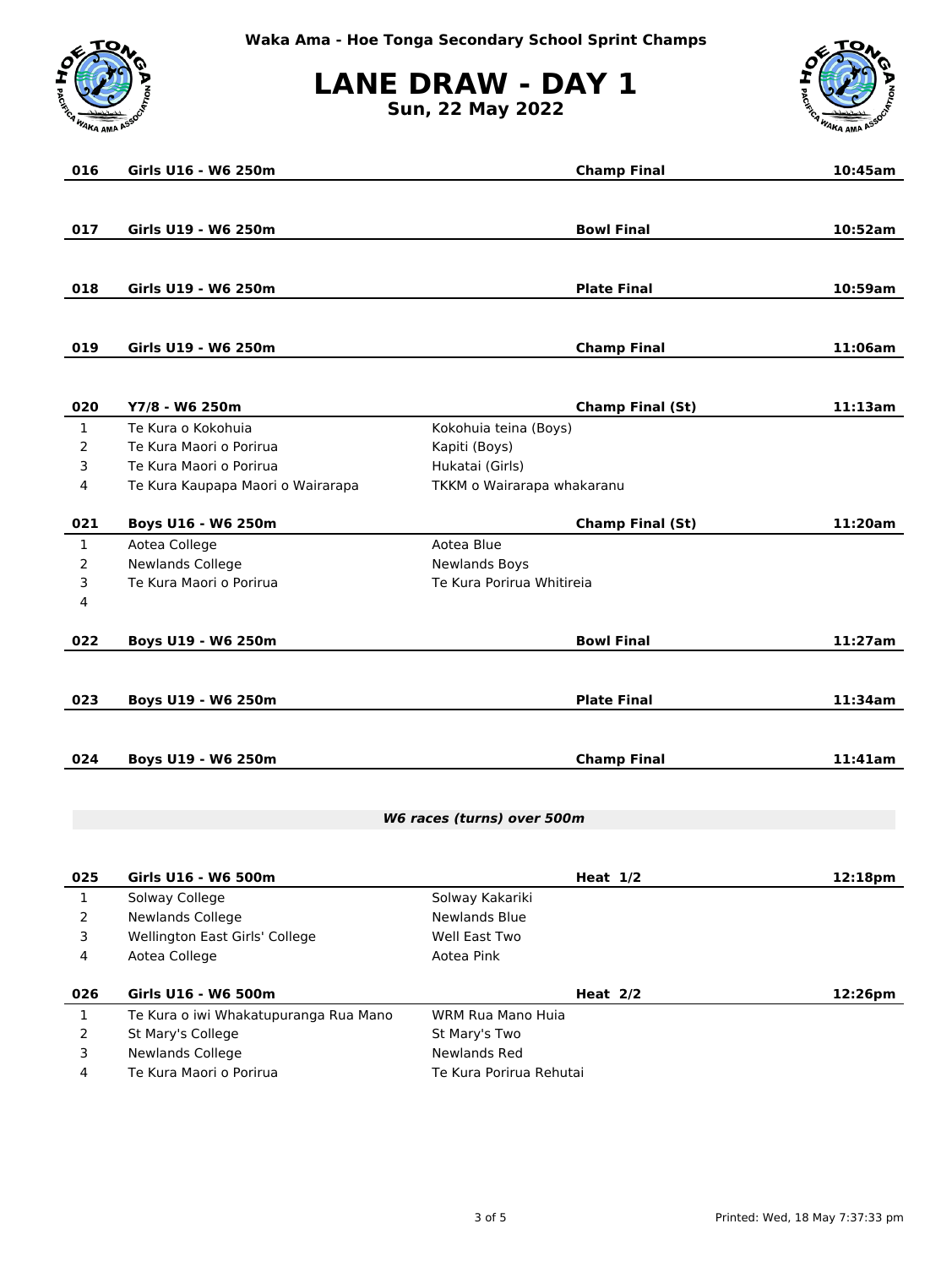## **LANE DRAW - DAY 1 Sun, 22 May 2022**



| 027            | Girls U19 - W6 500m                         | Heat $1/3$                                   | 12:34pm            |
|----------------|---------------------------------------------|----------------------------------------------|--------------------|
| $\mathbf{1}$   | Solway College                              | Solway Hiriwa                                |                    |
| 2              | Te Kura o Kokohuia                          | Te Kura A Iwi O Kokohuia                     |                    |
| 3              | Te Kura Kaupapa Maori o Wairarapa           | TKKM o Wairarapa Kōhine                      |                    |
| 4              | Te Kura Kaupapa Maori o Te Rito             | TK Te Rito Kiripuai                          |                    |
| 028            | Girls U19 - W6 500m                         | Heat $2/3$                                   | 12:42pm            |
| $\mathbf{1}$   | Te Kura Maori o Porirua                     | Te Kura Porirua Raukawakawa                  |                    |
| $\overline{2}$ | Wellington Girls' College                   | Well Girls' WGC One                          |                    |
| 3              | Mana College                                | Mana                                         |                    |
| 4              |                                             |                                              |                    |
| 029            | Girls U19 - W6 500m                         | Heat $3/3$                                   | 12:50pm            |
| $\mathbf{1}$   | Manukura                                    | Manukura MANUKURA                            |                    |
| $\overline{2}$ | Wellington East Girls' College              | Well East One                                |                    |
| 3              |                                             |                                              |                    |
| 4              |                                             |                                              |                    |
| 030            | Y7/8 - W6 500m                              | Heat $1/1$                                   | 12:58pm            |
| $\mathbf{1}$   | Te Kura o Kokohuja                          | Kokohuia teina (Boys)                        |                    |
| 2              | Te Kura Kaupapa Maori o Wairarapa           | TKKM o Wairarapa whakaranu                   |                    |
| 3              | Te Kura Maori o Porirua                     | Kapiti (Boys)                                |                    |
| 4              | Te Kura Maori o Porirua                     | Hukatai (Girls)                              |                    |
| 031            | Boys U16 - W6 500m                          | Heat $1/1$                                   | $1:06$ pm          |
| $\mathbf{1}$   | Aotea College                               | Aotea Navy                                   |                    |
| 2              | Newlands College                            | <b>Newlands Boys</b>                         |                    |
| 3              | Te Kura Maori o Porirua                     | Te Kura Porirua Whitireia                    |                    |
| 4              |                                             |                                              |                    |
| 032            | Boys U19 - W6 500m                          | Heat $1/3$                                   | 1:14 <sub>pm</sub> |
| $\mathbf{1}$   | Te Kura Kaupapa Maori o Wairarapa           | TKKM o Wairarapa Tāne                        |                    |
| 2              | Te Kura o iwi Whakatupuranga Rua Mano       | WRM Rua Mano Kapumanawawhiti                 |                    |
| 3              |                                             |                                              |                    |
|                |                                             |                                              |                    |
| 4              |                                             |                                              |                    |
| 033            | Boys U19 - W6 500m                          | Heat 2/3                                     | 1:22pm             |
| $\mathbf{1}$   |                                             | NZ J19 World Sprints                         |                    |
| $\mathbf 2$    |                                             | NZ J19 Black Broncos                         |                    |
| 3              | Te Kura Maori o Porirua                     | Te Kura Porirua Te Mana o Kupe               |                    |
| 4              |                                             |                                              |                    |
| 034            | Boys U19 - W6 500m                          | Heat $3/3$                                   | 1:30 <sub>pm</sub> |
| $\mathbf{1}$   | Mana College                                | Mana                                         |                    |
| $\overline{2}$ | Te Kura o Kokohuia                          | Te Kura A Iwi O Kokohuia                     |                    |
| 3<br>4         | Manukura<br>Te Kura Kaupapa Maori o Te Rito | Manukura AORANGI<br>TK Te Rito Te Whakahawea |                    |